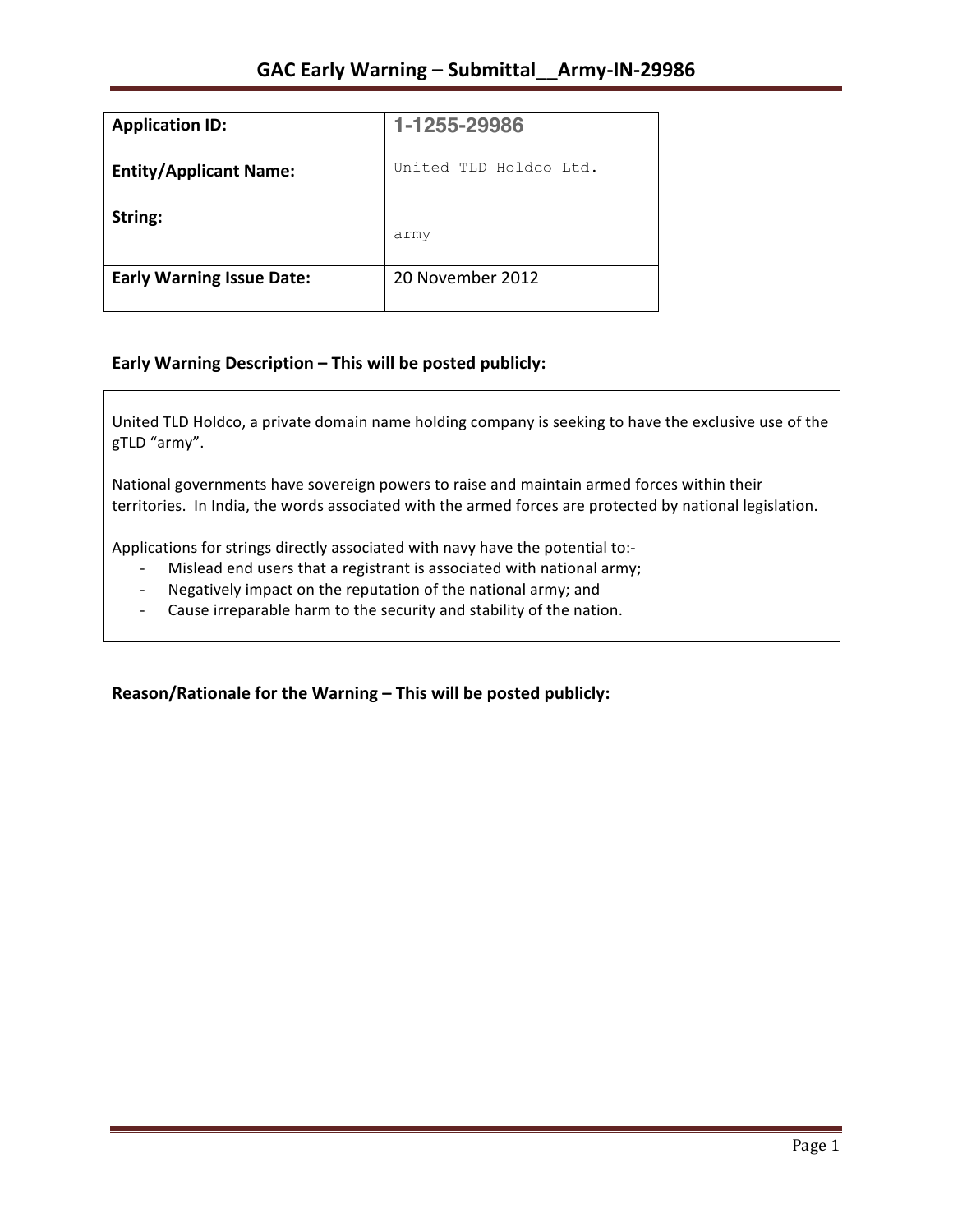National governments have exclusively powers to raise and maintain navies within their territories. This is a sovereign function.

National governments have sovereign powers to raise and maintain armed forces within their territories. In India, the words associated with the armed forces are protected by national legislation.

The applied for string has the potential to:-

- Mislead end-users that a registrant is associated with national army
- Negatively impact on the reputation of national army; and
- Cause irreparable harm to the security and stability of the nation.

We cannot see mitigating circumstances under which the applicant can address the security and stability concerns that would apply, not only to India, but to every nation in the world.

Allowing sovereign functions in the exclusive hands of foreign corporations whose motivations are unknown, and whose jurisdictions are not accessible for national government should NOT be allowed to happen by ICANN.

## **Possible Remediation steps for Applicant – This will be posted publicly:**

The applicant should withdraw their application based on the information provided above.

The sensitive nature of the gTLD, and the continued opportunity for abuse, misrepresentation and reputation makes remediation very difficult.

### **Further Notes from GAC Member(s) (Optional) – This will be posted publicly:**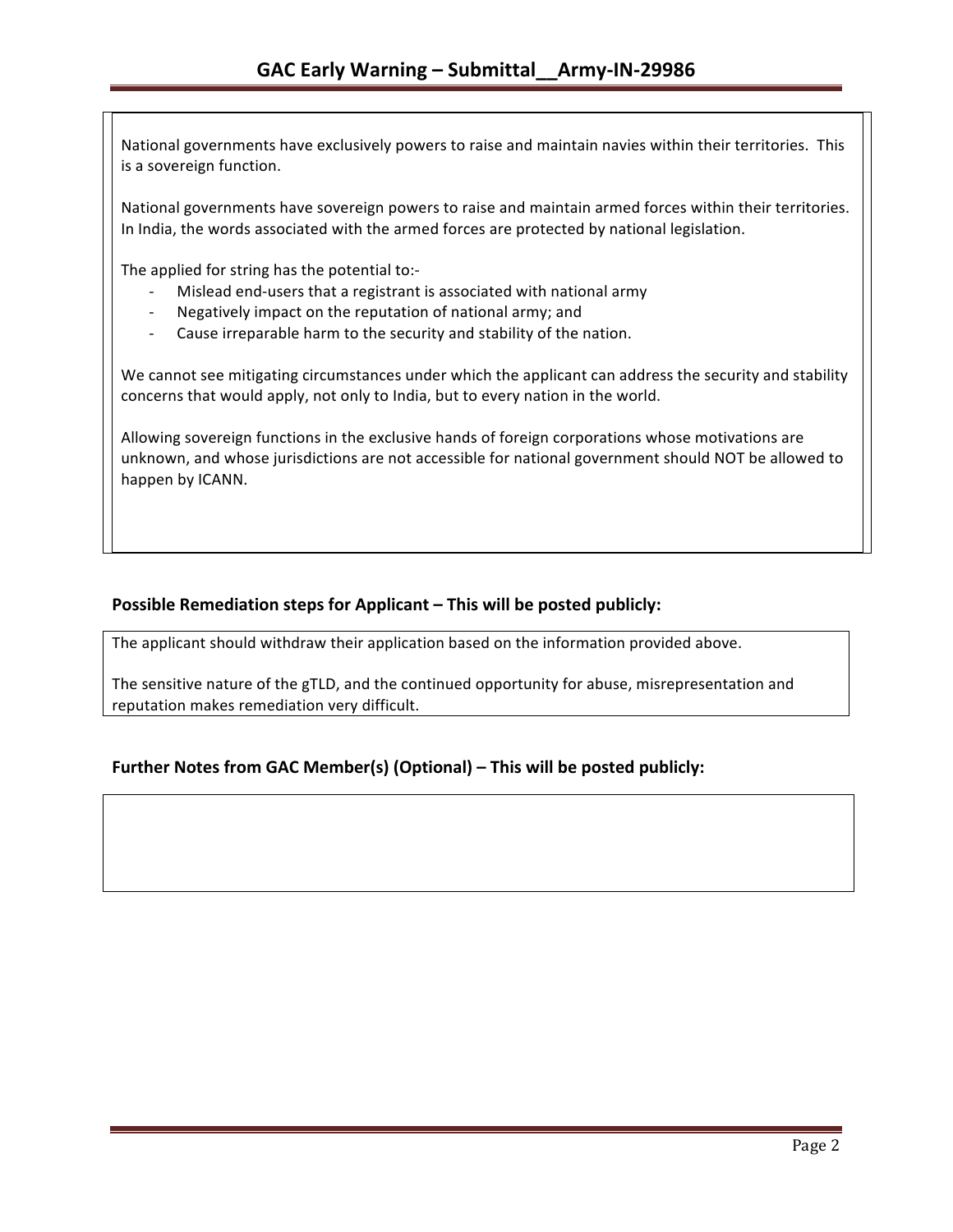# **INFORMATION FOR APPLICANTS**

# **About GAC Early Warning**

The GAC Early Warning is a notice only. It is not a formal objection, nor does it directly lead to a process that can result in rejection of the application. However, a GAC Early Warning should be taken seriously as it raises the likelihood that the application could be the subject of GAC Advice on New gTLDs or of a formal objection at a later stage in the process. Refer to section 1.1.2.4 of the Applicant Guidebook (http://newgtlds.icann.org/en/applicants/agb) for more information on GAC Early Warning.

# **Instructions if you receive the Early Warning**

**ICANN** strongly encourages you work with relevant parties as soon as possible to address the concerns **voiced in the GAC Early Warning.** 

### **Asking questions about your GAC Early Warning**

If you have questions or need clarification about your GAC Early Warning, please contact gacearlywarning@gac.icann.org. As highlighted above, ICANN strongly encourages you to contact gacearlywarning@gac.icann.org as soon as practicable regarding the issues identified in the Early Warning. 

#### **Continuing with your application**

If you choose to continue with the application, then the "Applicant's Response" section below should be completed. In this section, you should notify the GAC of intended actions, including the expected completion date. This completed form should then be sent to gacearlywarning@gac.icann.org. If your remediation steps involve submitting requests for changes to your application, see the change request process at http://newgtlds.icann.org/en/applicants/customer-service/change-requests.

In the absence of a response, ICANN will continue to process the application as submitted.